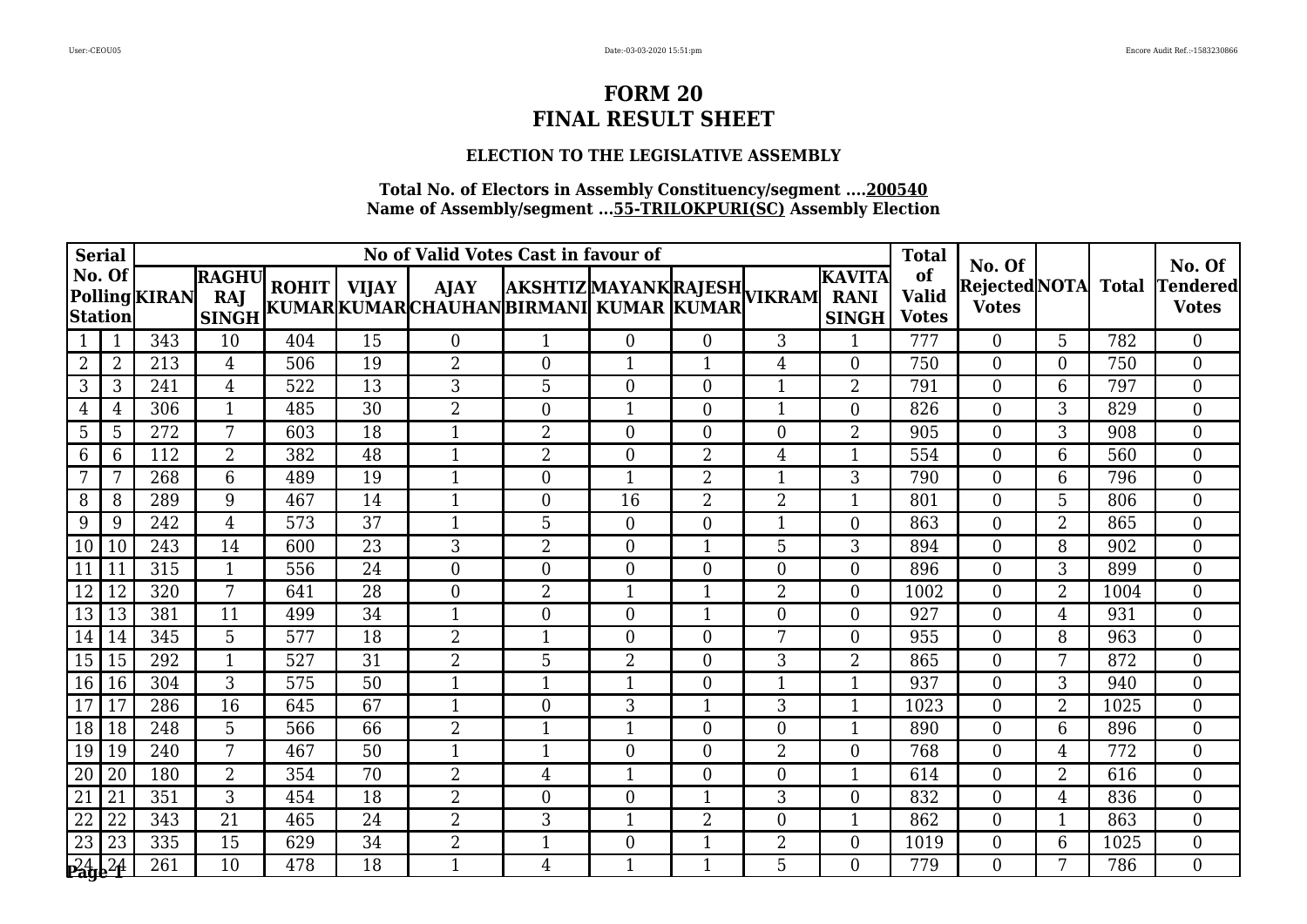# **ELECTION TO THE LEGISLATIVE ASSEMBLY**

| <b>Serial</b>     |    |               |                                     |      | No of Valid Votes Cast in favour of |                                                                                                               |                  |                         |                |                |                                              |                                    | No. Of                              |                |      | No. Of                          |
|-------------------|----|---------------|-------------------------------------|------|-------------------------------------|---------------------------------------------------------------------------------------------------------------|------------------|-------------------------|----------------|----------------|----------------------------------------------|------------------------------------|-------------------------------------|----------------|------|---------------------------------|
| No. Of<br>Station |    | Polling KIRAN | <b>RAGHU</b><br>RAJ<br><b>SINGH</b> |      |                                     | ROHIT   VIJAY   AJAY  AKSHTIZ MAYANK RAJESH <br> KUMAR KUMAR CHAUHAN BIRMANI  KUMAR  KUMAR  <sup>VIKRAM</sup> |                  |                         |                |                | <b>KAVITA</b><br><b>RANI</b><br><b>SINGH</b> | of<br><b>Valid</b><br><b>Votes</b> | Rejected NOTA Total<br><b>Votes</b> |                |      | <b>Tendered</b><br><b>Votes</b> |
| 25                | 25 | 338           | 79                                  | 452  | 24                                  | 3                                                                                                             | $\overline{2}$   | $\overline{2}$          | $\mathbf{1}$   | $\Omega$       | 1                                            | 902                                | $\overline{0}$                      | 4              | 906  | $\Omega$                        |
| 26                | 26 | 369           | 23                                  | 322  | 16                                  | 5                                                                                                             |                  | $\theta$                | $\theta$       | 3              | $\overline{0}$                               | 739                                | $\Omega$                            | 1              | 740  | $\overline{0}$                  |
| 27                | 27 | 342           | 57                                  | 610  | 34                                  | 3                                                                                                             | $\overline{2}$   | $\overline{0}$          | 3              | 1              | $\mathbf{1}$                                 | 1053                               | $\Omega$                            | 10             | 1063 | $\overline{0}$                  |
| 28                | 28 | 278           | 25                                  | 480  | 11                                  | $\mathbf{1}$                                                                                                  | $\mathbf{1}$     | $\overline{2}$          | 1              | 1              | $\overline{0}$                               | 800                                | $\overline{0}$                      | 1              | 801  | $\overline{0}$                  |
| 29                | 29 | 286           | 10                                  | 577  | 13                                  | 6                                                                                                             | $\mathbf 1$      |                         | 6              | 6              | 2                                            | 908                                | $\theta$                            | $\overline{4}$ | 912  | $\overline{0}$                  |
| 30                | 30 | 258           | 18                                  | 560  | 19                                  | $\mathbf{1}$                                                                                                  | $\overline{0}$   | $\overline{0}$          | 4              | $\mathbf{1}$   | $\overline{2}$                               | 863                                | $\overline{0}$                      | 3              | 866  | $\overline{0}$                  |
| 31                | 31 | 233           | 28                                  | 608  | 11                                  | 3                                                                                                             | $\overline{2}$   | $\mathbf{1}$            | 19             | $\mathbf{1}$   | 5                                            | 911                                | $\Omega$                            | 5              | 916  | $\Omega$                        |
| 32                | 32 | 303           | 19                                  | 566  | 15                                  | 3                                                                                                             | $\overline{2}$   | $\mathbf{1}$            | 9              | $\overline{2}$ | 3                                            | 923                                | $\Omega$                            | 5              | 928  | $\overline{0}$                  |
| 33                | 33 | 20            | $\overline{2}$                      | 1096 | 21                                  | $\mathbf{1}$                                                                                                  | $\mathbf{1}$     | $\overline{0}$          | 1              | $\overline{0}$ | $\boldsymbol{0}$                             | 1142                               | $\overline{0}$                      | $\theta$       | 1142 | $\overline{0}$                  |
| 34                | 34 | 237           | 3                                   | 762  | 19                                  | $\overline{0}$                                                                                                | $\mathbf{1}$     | $\Omega$                | 4              | $\overline{2}$ | $\mathbf{1}$                                 | 1029                               | $\Omega$                            | $\theta$       | 1029 | $\overline{0}$                  |
| 35                | 35 | 358           | $\mathbf{1}$                        | 351  | 39                                  | $\mathbf{1}$                                                                                                  | 9                | $\mathbf{1}$            | $\mathbf 1$    | 3              | 2                                            | 766                                | $\overline{0}$                      |                | 767  | $\overline{0}$                  |
| 36                | 36 | 294           | $\overline{2}$                      | 377  | 33                                  | $\mathbf{1}$                                                                                                  | $\boldsymbol{0}$ | $\mathbf{1}$            | $\mathbf 1$    | $\overline{0}$ | $\overline{0}$                               | 709                                | $\overline{0}$                      | 4              | 713  | $\overline{0}$                  |
| 37                | 37 | 254           | $\mathbf{1}$                        | 545  | 20                                  | $\overline{0}$                                                                                                | $\mathbf{1}$     | $\Omega$                | $\overline{0}$ | 7              | $\mathbf{1}$                                 | 829                                | $\overline{0}$                      | 1              | 830  | $\Omega$                        |
| 38                | 38 | 463           | 3                                   | 312  | 56                                  | $\overline{2}$                                                                                                | $\overline{2}$   | $\Omega$                | $\theta$       | $\overline{2}$ | 2                                            | 842                                | $\Omega$                            | 5              | 847  | $\Omega$                        |
| 39                | 39 | 365           | $\overline{2}$                      | 512  | 57                                  | $\overline{2}$                                                                                                | $\boldsymbol{0}$ | $\overline{\mathbf{1}}$ | 4              | 3              | 3                                            | 949                                | $\overline{0}$                      |                | 950  | $\overline{0}$                  |
| 40                | 40 | 410           | 5                                   | 421  | 43                                  | $\overline{2}$                                                                                                | $\boldsymbol{0}$ | $\mathbf{1}$            | 1              | 7              | $\overline{0}$                               | 890                                | $\overline{0}$                      | $\overline{2}$ | 892  | $\overline{0}$                  |
| 41                | 41 | 525           | 8                                   | 397  | 25                                  | $\mathbf{1}$                                                                                                  | $\boldsymbol{0}$ | $\overline{0}$          | $\mathbf{1}$   | $\overline{2}$ | $\mathbf 1$                                  | 960                                | $\Omega$                            | 3              | 963  | $\overline{0}$                  |
| 42                | 42 | 400           | 10                                  | 437  | $\overline{36}$                     | 3                                                                                                             | $\overline{2}$   | $\overline{2}$          | $\theta$       | 4              | 6                                            | 900                                | $\overline{0}$                      | 10             | 910  | $\overline{0}$                  |
| 43                | 43 | 300           | 22                                  | 512  | 28                                  | $\overline{2}$                                                                                                | $\overline{2}$   | $\Omega$                | 12             | $\overline{0}$ | 3                                            | 881                                | $\Omega$                            | 3              | 884  | $\overline{0}$                  |
| 44                | 44 | 277           | 9                                   | 403  | 43                                  | 2                                                                                                             | $\mathbf{1}$     | 3                       | -1             | 4              | $\overline{2}$                               | 745                                | $\Omega$                            | 6              | 751  | $\overline{0}$                  |
| 45                | 45 | 271           | 11                                  | 499  | 38                                  | 3                                                                                                             | 3                | $\mathbf{1}$            | 3              | $\overline{2}$ | 6                                            | 837                                | $\overline{0}$                      | 6              | 843  | $\overline{0}$                  |
| 46                | 46 | 403           | 8                                   | 547  | 25                                  | 1                                                                                                             | $\overline{2}$   | $\overline{0}$          | $\overline{2}$ | $\overline{4}$ | 1                                            | 993                                | $\Omega$                            | 4              | 997  | $\overline{0}$                  |
| 47                | 47 | 167           | $\overline{0}$                      | 894  | 18                                  | $\overline{4}$                                                                                                | $\boldsymbol{0}$ | $\overline{0}$          | $\overline{0}$ | $\overline{0}$ | $\mathbf 1$                                  | 1084                               | $\overline{0}$                      | $\overline{2}$ | 1086 | $\overline{0}$                  |
| 48.48             |    | 453           | 5                                   | 445  | 25                                  | $\mathbf{1}$                                                                                                  | $\mathbf{1}$     | $\Omega$                | $\Omega$       | 1              | $\Omega$                                     | 931                                | $\Omega$                            | $\overline{4}$ | 935  | $\Omega$                        |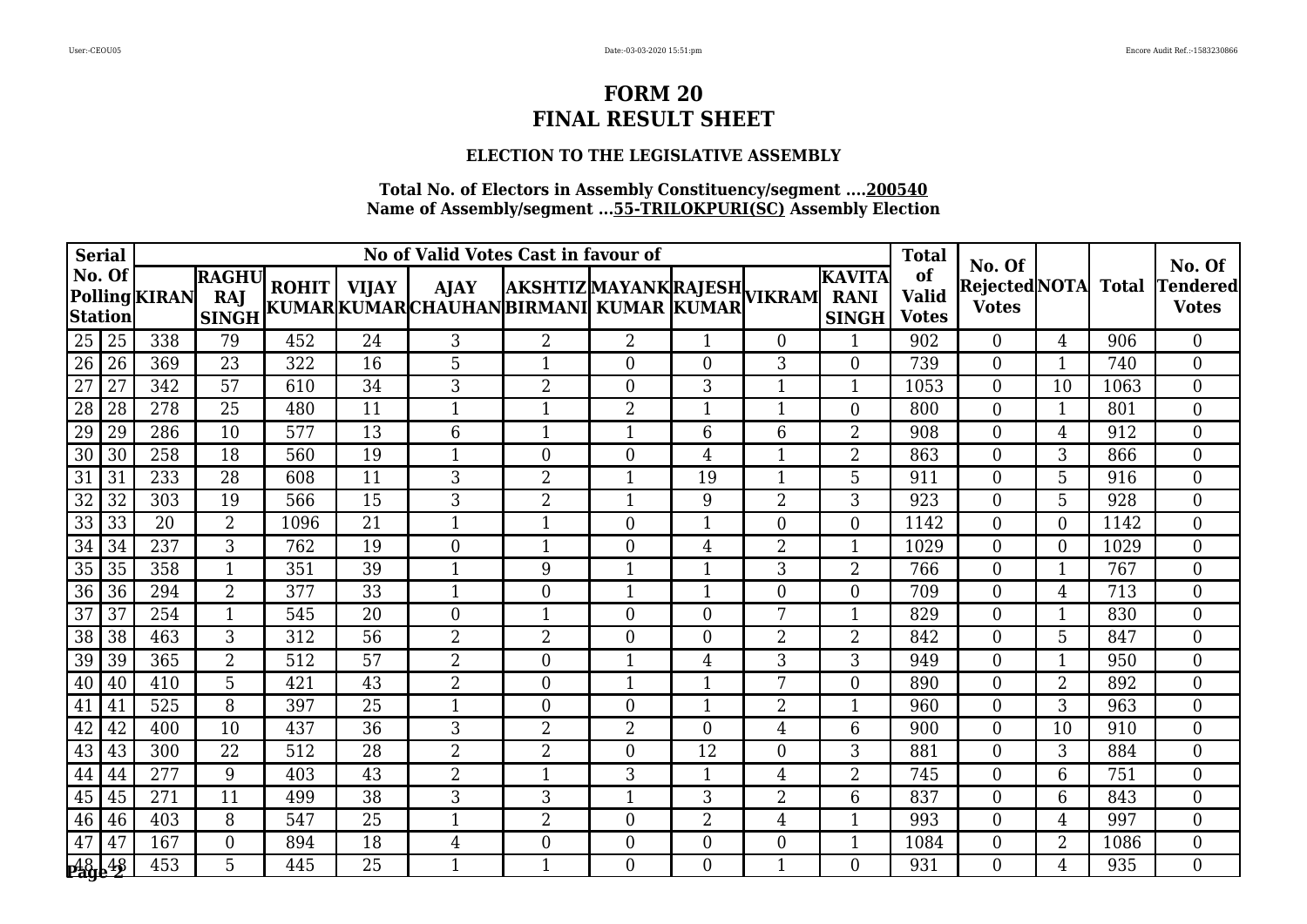### **ELECTION TO THE LEGISLATIVE ASSEMBLY**

| <b>Serial</b>   |        |               |                                     |      |                 | No of Valid Votes Cast in favour of                                                                   |                  |                |                | <b>Total</b>   | No. Of                                       |                                    |                                     | No. Of         |      |                           |
|-----------------|--------|---------------|-------------------------------------|------|-----------------|-------------------------------------------------------------------------------------------------------|------------------|----------------|----------------|----------------|----------------------------------------------|------------------------------------|-------------------------------------|----------------|------|---------------------------|
| <b>Station</b>  | No. Of | Polling KIRAN | <b>RAGHU</b><br>RAJ<br><b>SINGH</b> |      |                 | ROHIT   VIJAY   AJAY   AKSHTIZ MAYANK RAJESH <br>  KUMAR KUMAR CHAUHAN BIRMANI  KUMAR   KUMAR  VIKRAM |                  |                |                |                | <b>KAVITA</b><br><b>RANI</b><br><b>SINGH</b> | of<br><b>Valid</b><br><b>Votes</b> | Rejected NOTA Total<br><b>Votes</b> |                |      | Tendered <br><b>Votes</b> |
| 49              | 49     | 484           | 11                                  | 405  | 13              | 3                                                                                                     | $\overline{2}$   | $\Omega$       | $\overline{0}$ | $\overline{0}$ | 5                                            | 923                                | $\overline{0}$                      | 3              | 926  | $\overline{0}$            |
| 50              | 50     | 301           | $\overline{2}$                      | 543  | 28              | $\overline{2}$                                                                                        | $\overline{0}$   | $\mathbf 1$    | 1              | 5              | $\overline{0}$                               | 883                                | $\overline{0}$                      | 6              | 889  | $\overline{0}$            |
| 51              | 51     | 373           | 7                                   | 458  | 24              | $\overline{0}$                                                                                        | $\overline{0}$   | $\Omega$       | $\mathbf 1$    | 3              | $\overline{0}$                               | 866                                | $\Omega$                            | 6              | 872  | $\overline{0}$            |
| $\overline{52}$ | 52     | 36            | $\overline{2}$                      | 844  | 10              | 3                                                                                                     | $\overline{2}$   | $\mathbf{1}$   | 4              | $\overline{2}$ | 3                                            | 907                                | $\overline{0}$                      | 3              | 910  | $\mathbf{1}$              |
| 53              | 53     | 376           | 39                                  | 418  | 26              | $\mathbf 1$                                                                                           | 3                | 3              | $\overline{4}$ | 3              | $\overline{0}$                               | 873                                | 0                                   | 3              | 876  | $\boldsymbol{0}$          |
| 54              | 54     | 341           | 13                                  | 489  | 11              | $\overline{2}$                                                                                        | $\overline{2}$   | 2              | $\overline{4}$ | $\overline{0}$ | $\boldsymbol{0}$                             | 864                                | $\overline{0}$                      | $\overline{2}$ | 866  | $\boldsymbol{0}$          |
| 55              | 55     | 204           | 55                                  | 553  | 23              | 1                                                                                                     | $\overline{2}$   | $\overline{2}$ | 10             | 3              | $\mathbf{1}$                                 | 854                                | $\overline{0}$                      | 4              | 858  | $\overline{0}$            |
| 56              | 56     | 344           | $\overline{4}$                      | 513  | 45              | 3                                                                                                     | $\mathbf 1$      | $\mathbf 1$    | 1              | $\overline{2}$ | $\overline{0}$                               | 914                                | $\Omega$                            | 3              | 917  | $\overline{0}$            |
| $\overline{57}$ | 57     | 173           | $\overline{28}$                     | 584  | 14              | 1                                                                                                     | $\mathbf{1}$     | 3              | $\overline{2}$ | $\overline{0}$ | 1                                            | 807                                | $\overline{0}$                      | 7              | 814  | $\overline{0}$            |
| 58              | 58     | 275           | 45                                  | 351  | 26              | $\overline{0}$                                                                                        | $\mathbf{1}$     | $\overline{0}$ | $\theta$       | $\theta$       | $\mathbf{1}$                                 | 699                                | $\Omega$                            | 4              | 703  | $\overline{0}$            |
| 59              | 59     | 150           | 36                                  | 331  | 5               | $\mathbf{1}$                                                                                          | $\boldsymbol{0}$ | $\mathbf 1$    | 8              | $\theta$       | 1                                            | 533                                | $\Omega$                            | 3              | 536  | $\overline{0}$            |
| 60              | 60     | 219           | 20                                  | 431  | 9               | 1                                                                                                     | $\mathbf{1}$     | $\overline{0}$ | $\overline{2}$ | 1              | $\overline{0}$                               | 684                                | $\overline{0}$                      | 4              | 688  | $\overline{0}$            |
| 61              | 61     | 236           | 12                                  | 262  | 5               | $\overline{2}$                                                                                        | $\overline{0}$   | $\overline{2}$ | $\theta$       | 1              | $\mathbf{1}$                                 | 521                                | $\Omega$                            | 1              | 522  | $\boldsymbol{0}$          |
| 62              | 62     | 491           | 7                                   | 410  | 12              | 3                                                                                                     | 5                | 3              | $\overline{4}$ | $\overline{4}$ | 1                                            | 940                                | $\overline{0}$                      | 6              | 946  | $\overline{0}$            |
| 63              | 63     | 81            | 3                                   | 1070 | 12              | $\overline{2}$                                                                                        | $\overline{0}$   | $\overline{0}$ | $\overline{2}$ | $\overline{0}$ | $\overline{0}$                               | 1170                               | $\overline{0}$                      | $\overline{2}$ | 1172 | $\overline{0}$            |
| 64              | 64     | 119           | 3                                   | 975  | 9               | $\overline{2}$                                                                                        | $\mathbf{1}$     | $\overline{2}$ | $\overline{0}$ | $\overline{0}$ | $\overline{0}$                               | 1111                               | $\Omega$                            | $\overline{2}$ | 1113 | $\overline{0}$            |
| 65              | 65     | 404           | 5                                   | 474  | 33              | 1                                                                                                     | $\mathbf{1}$     | $\Omega$       | $\mathbf 1$    | $\overline{0}$ | $\overline{0}$                               | 919                                | 0                                   | 8              | 927  | $\overline{0}$            |
| 66              | 66     | 373           | $\mathbf{1}$                        | 531  | $\overline{28}$ | $\mathbf{1}$                                                                                          | 3                | $\Omega$       | $\mathbf 1$    | $\theta$       | $\overline{4}$                               | 942                                | $\overline{0}$                      | 5              | 947  | $\overline{0}$            |
| 67              | 67     | 298           | 12                                  | 625  | 22              | $\overline{2}$                                                                                        | $\boldsymbol{0}$ | -1             | 2              | 2              | 2                                            | 966                                | $\Omega$                            | 7              | 973  | $\overline{0}$            |
| 68              | 68     | 403           | 5                                   | 522  | 22              | $\boldsymbol{0}$                                                                                      | 3                | $\overline{0}$ | $\theta$       | $\overline{2}$ | 1                                            | 958                                | $\Omega$                            | 4              | 962  | $\boldsymbol{0}$          |
| 69              | 69     | 345           | $\overline{2}$                      | 529  | 15              | 3                                                                                                     | $\mathbf{1}$     | $\overline{0}$ | $\mathbf{1}$   | 3              | 1                                            | 900                                | $\overline{0}$                      | $\overline{2}$ | 902  | $\overline{0}$            |
| 70              | 70     | 299           | $\boldsymbol{0}$                    | 507  | 12              | 3                                                                                                     | $\boldsymbol{0}$ | $\overline{0}$ | -1             | 3              | 2                                            | 827                                | $\Omega$                            | 8              | 835  | $\overline{0}$            |
| 71              | 71     | 330           | 4                                   | 555  | 19              | $\overline{4}$                                                                                        | $\overline{2}$   | $\mathbf{1}$   | $\overline{0}$ | $\overline{0}$ | $\overline{0}$                               | 915                                | $\Omega$                            | 4              | 919  | $\overline{0}$            |
| <u>p72 72</u>   |        | 408           | 10                                  | 447  | 6               | $\mathbf{1}$                                                                                          | $\overline{2}$   | $\Omega$       | $\Omega$       | $\overline{4}$ | 1                                            | 879                                | $\Omega$                            | $\overline{2}$ | 881  | $\Omega$                  |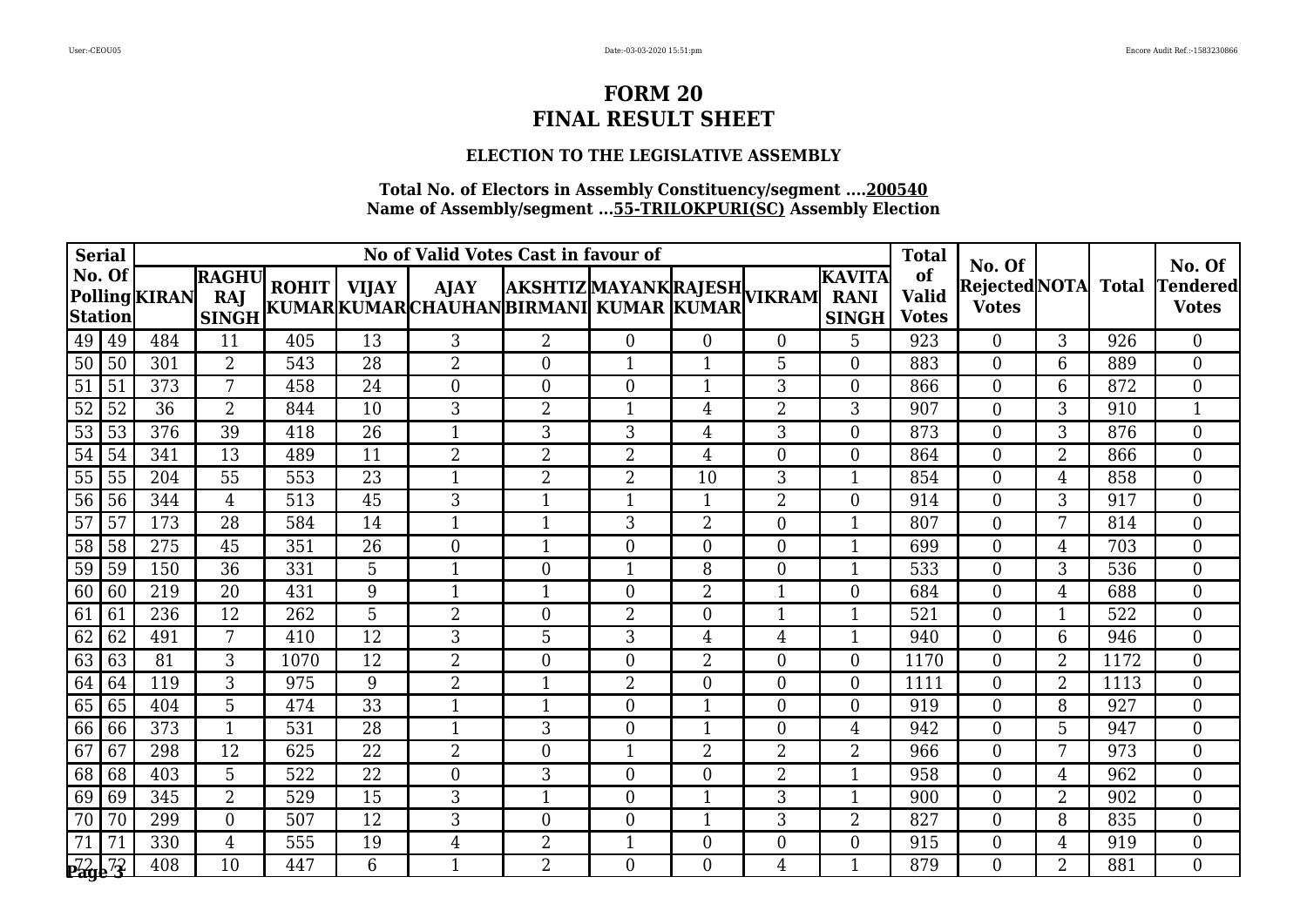# **ELECTION TO THE LEGISLATIVE ASSEMBLY**

| <b>Serial</b>   |        |               |                                     |     |                 | No of Valid Votes Cast in favour of                                                                   |                  |                |                  | <b>Total</b>     | No. Of                                       |                                    |                                     | No. Of         |      |                           |
|-----------------|--------|---------------|-------------------------------------|-----|-----------------|-------------------------------------------------------------------------------------------------------|------------------|----------------|------------------|------------------|----------------------------------------------|------------------------------------|-------------------------------------|----------------|------|---------------------------|
| <b>Station</b>  | No. Of | Polling KIRAN | <b>RAGHU</b><br>RAJ<br><b>SINGH</b> |     |                 | ROHIT   VIJAY   AJAY   AKSHTIZ MAYANK RAJESH <br>  KUMAR KUMAR CHAUHAN BIRMANI  KUMAR   KUMAR  VIKRAM |                  |                |                  |                  | <b>KAVITA</b><br><b>RANI</b><br><b>SINGH</b> | of<br><b>Valid</b><br><b>Votes</b> | Rejected NOTA Total<br><b>Votes</b> |                |      | Tendered <br><b>Votes</b> |
| 73              | 73     | 450           | 3                                   | 372 | 42              | $\overline{2}$                                                                                        | $\overline{2}$   | $\mathbf{1}$   | $\mathbf 1$      | $\theta$         | 1                                            | 874                                | $\overline{0}$                      | 6              | 880  | $\overline{0}$            |
| 74              | 74     | 319           | 3                                   | 539 | 17              | $\overline{2}$                                                                                        | $\overline{0}$   | $\overline{2}$ | 1                | $\overline{2}$   | 1                                            | 886                                | $\overline{0}$                      | 3              | 889  | $\overline{0}$            |
| 75              | 75     | 292           | 5                                   | 460 | 28              | $\mathbf{1}$                                                                                          | $\boldsymbol{0}$ | $\mathbf{1}$   | $\mathbf 1$      | $\overline{0}$   | $\overline{0}$                               | 788                                | $\overline{0}$                      | $\overline{2}$ | 790  | $\overline{0}$            |
| 76              | 76     | 296           | $\overline{10}$                     | 676 | 8               | $\overline{0}$                                                                                        | $\overline{2}$   | $\theta$       | $\theta$         | 1                | $\overline{0}$                               | 993                                | $\overline{0}$                      | 3              | 996  | $\overline{0}$            |
| 77              | 77     | 175           | $\overline{0}$                      | 770 | 16              | $\overline{0}$                                                                                        | $\mathbf{1}$     | 1              | $\overline{0}$   | 2                | $\overline{0}$                               | 965                                | 0                                   | 5              | 970  | $\boldsymbol{0}$          |
| 78              | 78     | 413           | 8                                   | 483 | 15              | $\overline{2}$                                                                                        | $\boldsymbol{0}$ | $\mathbf 1$    | $\overline{2}$   | $\mathbf{1}$     | $\boldsymbol{0}$                             | 925                                | $\overline{0}$                      | $\overline{2}$ | 927  | $\boldsymbol{0}$          |
| 79              | 79     | 377           | 8                                   | 548 | 15              | 3                                                                                                     | $\mathbf{1}$     | $\overline{0}$ | $\mathbf{1}$     | $\overline{0}$   | $\boldsymbol{0}$                             | 953                                | $\overline{0}$                      | 11             | 964  | $\overline{0}$            |
| 80              | 80     | 181           | 6                                   | 469 | 26              | $\overline{2}$                                                                                        | $\mathbf 1$      | $\overline{0}$ | $\overline{2}$   | 1                | $\overline{0}$                               | 688                                | $\Omega$                            | 4              | 692  | $\overline{0}$            |
| 81              | 81     | 208           | 4                                   | 542 | $\overline{13}$ | $\overline{0}$                                                                                        | $\boldsymbol{0}$ | $\overline{0}$ | $\overline{0}$   | $\overline{2}$   | $\mathbf{1}$                                 | 770                                | $\overline{0}$                      | $\overline{0}$ | 770  | $\overline{0}$            |
| $\overline{82}$ | 82     | 90            | 7                                   | 729 | 26              | $\overline{0}$                                                                                        | $\boldsymbol{0}$ | $\Omega$       | $\overline{0}$   | 3                | $\overline{0}$                               | 855                                | $\Omega$                            | $\overline{2}$ | 857  | $\overline{0}$            |
| 83              | 83     | 247           | 3                                   | 647 | 14              | $\boldsymbol{0}$                                                                                      | $\boldsymbol{0}$ | $\overline{2}$ | $\overline{0}$   | $\overline{2}$   | 1                                            | 916                                | $\Omega$                            | 7              | 923  | $\overline{0}$            |
| 84              | 84     | 316           | $\overline{2}$                      | 614 | 26              | $\overline{0}$                                                                                        | $\overline{2}$   | $\overline{0}$ | $\mathbf{0}$     | $\boldsymbol{0}$ | $\overline{0}$                               | 960                                | $\overline{0}$                      | 3              | 963  | $\overline{0}$            |
| 85              | 85     | 250           | 3                                   | 636 | 22              | 3                                                                                                     | $\mathbf{1}$     | $\overline{2}$ | 1                | $\theta$         | $\overline{0}$                               | 918                                | $\Omega$                            | 1              | 919  | $\overline{0}$            |
| 86              | 86     | 294           | $\overline{4}$                      | 727 | 32              | $\overline{4}$                                                                                        | $\mathbf{1}$     | 3              | $\overline{0}$   | 3                | $\overline{0}$                               | 1068                               | $\overline{0}$                      | $\overline{2}$ | 1070 | $\overline{0}$            |
| 87              | 87     | 156           | $\mathbf{1}$                        | 367 | 13              | $\mathbf{1}$                                                                                          | $\overline{2}$   | $\mathbf{1}$   | $\theta$         | $\overline{4}$   | $\mathbf{1}$                                 | 546                                | $\overline{0}$                      | 5              | 551  | $\overline{0}$            |
| 88              | 88     | 413           | 10                                  | 483 | 11              | $\mathbf{1}$                                                                                          | $\mathbf{1}$     | $\Omega$       | $\overline{0}$   | $\overline{0}$   | $\mathbf{1}$                                 | 920                                | $\overline{0}$                      | 1              | 921  | $\overline{0}$            |
| 89              | 89     | 249           | $\overline{2}$                      | 490 | 12              | $\overline{0}$                                                                                        | $\mathbf{1}$     | $\Omega$       | $\mathbf 1$      | 1                | 1                                            | 757                                | 0                                   | $\Omega$       | 757  | $\overline{0}$            |
| 90              | 90     | 416           | $\overline{2}$                      | 237 | 5               | $\overline{2}$                                                                                        | $\mathbf{1}$     | $\overline{0}$ | $\theta$         | 3                | $\overline{0}$                               | 666                                | $\overline{0}$                      | $\overline{2}$ | 668  | $\overline{0}$            |
| 91              | 91     | 351           | 3                                   | 243 | 9               | $\boldsymbol{0}$                                                                                      | $\boldsymbol{0}$ | $\overline{0}$ | $\boldsymbol{0}$ |                  | $\overline{0}$                               | 607                                | $\Omega$                            | 3              | 610  | $\overline{0}$            |
| 92              | 92     | 384           | 4                                   | 242 | 8               | $\mathbf{1}$                                                                                          | $\boldsymbol{0}$ | $\overline{2}$ | $\overline{0}$   | $\overline{0}$   | 1                                            | 642                                | $\Omega$                            | $\mathbf 1$    | 643  | $\boldsymbol{0}$          |
| 93              | 93     | 275           | 3                                   | 207 | 12              | $\overline{0}$                                                                                        | $\overline{0}$   | $\overline{0}$ | $\overline{0}$   | $\theta$         | 1                                            | 498                                | $\overline{0}$                      | 3              | 501  | $\overline{0}$            |
| 94              | 94     | 408           | $\overline{2}$                      | 387 | 12              | 1                                                                                                     | $\boldsymbol{0}$ | $\mathbf 1$    | 3                | $\overline{2}$   | $\boldsymbol{0}$                             | 816                                | $\Omega$                            | 6              | 822  | $\overline{0}$            |
| 95              | 95     | 360           | $\overline{2}$                      | 318 | 15              | $\mathbf{1}$                                                                                          | $\boldsymbol{0}$ | $\overline{0}$ | $\overline{0}$   | $\overline{0}$   | $\overline{0}$                               | 696                                | $\Omega$                            | $\overline{2}$ | 698  | $\overline{0}$            |
| <u>pg6 96</u>   |        | 364           | $\mathbf{1}$                        | 229 | 15              | $\Omega$                                                                                              | $\Omega$         | $\Omega$       | $\Omega$         | $\Omega$         | $\Omega$                                     | 609                                | $\Omega$                            | 3              | 612  | $\Omega$                  |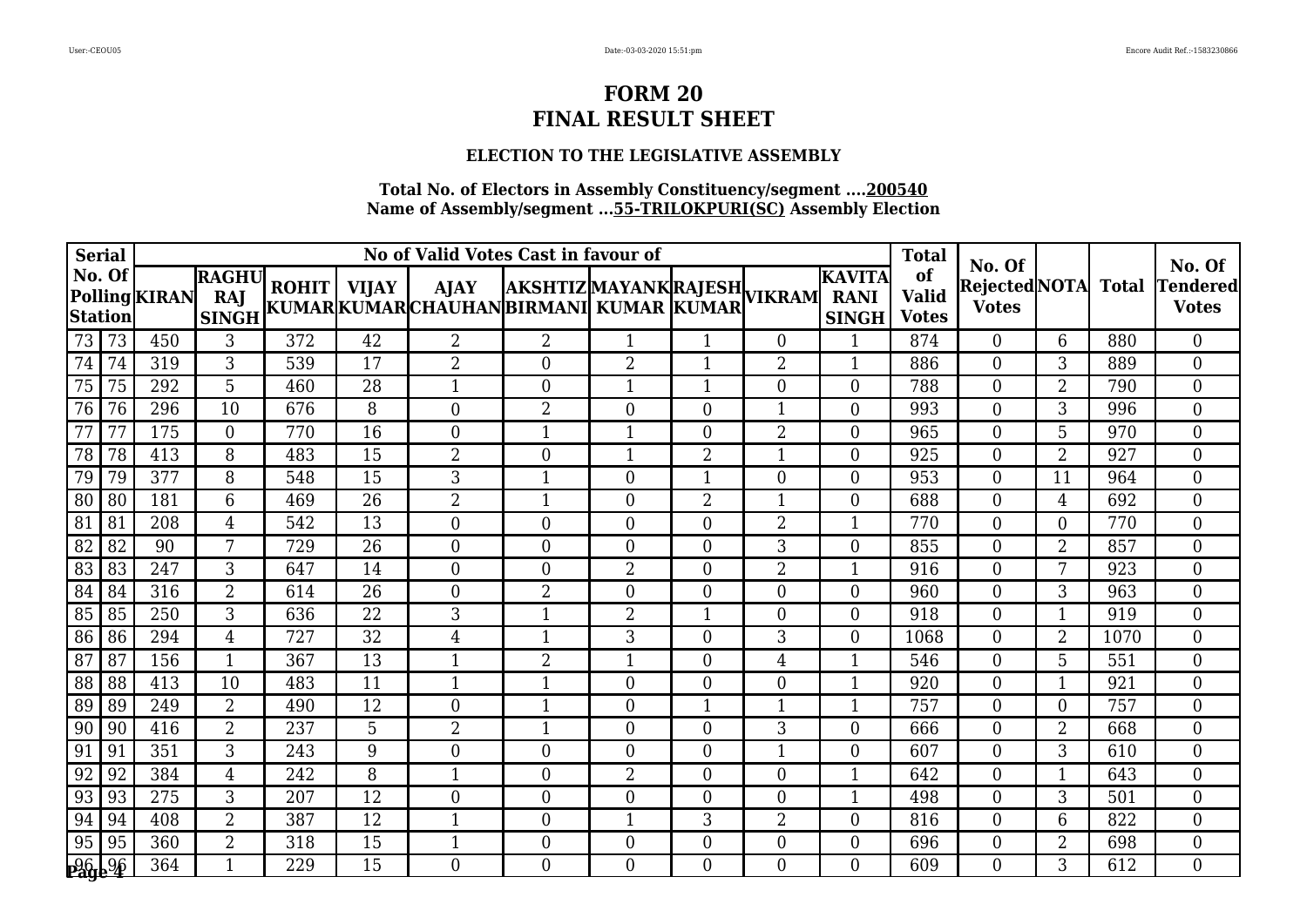### **ELECTION TO THE LEGISLATIVE ASSEMBLY**

| <b>Serial</b>            |               |                                     |     |                 | No of Valid Votes Cast in favour of                                                                           |                  |                  | <b>Total</b>   | No. Of           |                                        |                                    | No. Of                         |                |              |                          |
|--------------------------|---------------|-------------------------------------|-----|-----------------|---------------------------------------------------------------------------------------------------------------|------------------|------------------|----------------|------------------|----------------------------------------|------------------------------------|--------------------------------|----------------|--------------|--------------------------|
| No. Of<br><b>Station</b> | Polling KIRAN | <b>RAGHU</b><br>RAJ<br><b>SINGH</b> |     |                 | ROHIT   VIJAY   AJAY  AKSHTIZ MAYANK RAJESH <br> KUMAR KUMAR CHAUHAN BIRMANI  KUMAR  KUMAR  <sup>VIKRAM</sup> |                  |                  |                |                  | IKAVITA<br><b>RANI</b><br><b>SINGH</b> | of<br><b>Valid</b><br><b>Votes</b> | Rejected NOTA <br><b>Votes</b> |                | <b>Total</b> | Tendered<br><b>Votes</b> |
| $\boxed{97}$<br>97       | 277           | $\overline{2}$                      | 268 | 16              | $\overline{0}$                                                                                                | $\overline{0}$   | $\overline{0}$   | $\overline{0}$ | $\theta$         | $\mathbf{1}$                           | 564                                | $\theta$                       | 5              | 569          | $\overline{0}$           |
| 98 <br>98                | 263           | 1                                   | 180 | 12              | $\overline{0}$                                                                                                | $\theta$         | $\mathbf 1$      |                | $\overline{0}$   | $\overline{0}$                         | 458                                | $\overline{0}$                 | $\overline{2}$ | 460          | $\boldsymbol{0}$         |
| 99<br>99                 | 279           | $\overline{2}$                      | 198 | 9               | $\mathbf 1$                                                                                                   | $\overline{0}$   | $\mathbf{1}$     | $\theta$       | $\mathbf{1}$     | $\overline{0}$                         | 491                                | $\Omega$                       | $\overline{2}$ | 493          | $\overline{0}$           |
| $\overline{100}$<br>100  | 233           | 3                                   | 186 | 9               | $\mathbf{1}$                                                                                                  | $\overline{0}$   | $\overline{0}$   | $\theta$       | $\theta$         | $\mathbf{1}$                           | 433                                | $\Omega$                       | 1              | 434          | $\boldsymbol{0}$         |
| 101 101                  | 331           | $\overline{2}$                      | 223 | 26              | -1                                                                                                            | 1                | $\overline{0}$   | $\overline{0}$ | $\theta$         | $\mathbf{1}$                           | 585                                | $\Omega$                       | 3              | 588          | $\boldsymbol{0}$         |
| $\sqrt{102}$ 102         | 394           | $\mathbf{1}$                        | 276 | 10              | $\boldsymbol{0}$                                                                                              | $\boldsymbol{0}$ | $\overline{0}$   | $\overline{0}$ | $\boldsymbol{0}$ | $\boldsymbol{0}$                       | 681                                | $\overline{0}$                 | 7              | 688          | 0                        |
| 103103                   | 332           | 7                                   | 272 | 18              | $\boldsymbol{0}$                                                                                              | $\overline{2}$   | 1                | $\theta$       | $\overline{0}$   | $\overline{0}$                         | 632                                | $\overline{0}$                 | $\overline{2}$ | 634          | $\boldsymbol{0}$         |
| 104 104                  | 282           | $\mathbf{1}$                        | 279 | 15              | $\overline{0}$                                                                                                |                  | $\overline{0}$   | $\overline{0}$ |                  | $\overline{0}$                         | 579                                | $\overline{0}$                 | 5              | 584          | $\boldsymbol{0}$         |
| 105 105                  | 254           | $\mathbf{1}$                        | 211 | $\overline{27}$ | $\overline{0}$                                                                                                | $\mathbf{1}$     | $\overline{0}$   | $\theta$       | $\overline{0}$   | $\mathbf{1}$                           | 495                                | $\overline{0}$                 | 5              | 500          | $\overline{0}$           |
| $\sqrt{106}$ 106         | 333           | $\mathbf{1}$                        | 274 | 17              | $\overline{0}$                                                                                                | $\mathbf{1}$     | $\mathbf{1}$     | $\Omega$       | $\theta$         | $\overline{0}$                         | 627                                | $\theta$                       | $\overline{4}$ | 631          | $\boldsymbol{0}$         |
| 107 107                  | 384           | $\overline{2}$                      | 235 | 26              | $\boldsymbol{0}$                                                                                              | $\overline{2}$   | 9                | $\theta$       | $\overline{0}$   | $\boldsymbol{0}$                       | 658                                | $\Omega$                       | 3              | 661          | $\boldsymbol{0}$         |
| 108 108                  | 380           | 3                                   | 302 | 24              | 4                                                                                                             | $\mathbf{1}$     | $\boldsymbol{0}$ | $\overline{0}$ | $\boldsymbol{0}$ | $\overline{0}$                         | 714                                | $\boldsymbol{0}$               | 4              | 718          | $\boldsymbol{0}$         |
| 109 109                  | 230           | $\overline{0}$                      | 212 | 9               | $\overline{0}$                                                                                                | $\theta$         | $\Omega$         | $\theta$       | $\theta$         | $\overline{0}$                         | 451                                | $\Omega$                       | 5              | 456          | $\boldsymbol{0}$         |
| $\sqrt{110}$ $110$       | 266           | $\boldsymbol{0}$                    | 258 | 16              | $\boldsymbol{0}$                                                                                              | $\boldsymbol{0}$ | $\mathbf 1$      | $\overline{0}$ | $\mathbf{1}$     | $\boldsymbol{0}$                       | 542                                | $\overline{0}$                 | 4              | 546          | $\boldsymbol{0}$         |
| $\sqrt{111}$ 111         | 311           | $\overline{2}$                      | 544 | 17              | $\mathbf 1$                                                                                                   | $\overline{0}$   | $\overline{0}$   |                | 32               | $\overline{0}$                         | 908                                | $\overline{0}$                 | 6              | 914          | $\overline{0}$           |
| 112112                   | 459           | 5                                   | 254 | 12              | 1                                                                                                             | $\overline{2}$   | 1                | $\theta$       | $\overline{0}$   | 2                                      | 736                                | $\overline{0}$                 | $\overline{2}$ | 738          | $\boldsymbol{0}$         |
| 113113                   | 410           | 3                                   | 239 | 11              | $\overline{2}$                                                                                                | $\mathbf{1}$     | $\overline{0}$   | $\Omega$       | $\mathbf{1}$     | 0                                      | 667                                | $\Omega$                       | 3              | 670          | $\overline{0}$           |
| 114 114                  | 560           | 5                                   | 273 | 20              | $\overline{2}$                                                                                                | $\overline{2}$   | 1                | $\theta$       | $\overline{2}$   | $\mathbf{1}$                           | 866                                | $\Omega$                       | 3              | 869          | $\overline{0}$           |
| 115115                   | 190           | 16                                  | 559 | 20              | 3                                                                                                             | 1                | $\overline{0}$   | $\overline{0}$ | $\overline{0}$   | $\boldsymbol{0}$                       | 789                                | $\overline{0}$                 | 1              | 790          | $\overline{0}$           |
| 116 116                  | 417           | $\overline{2}$                      | 176 | 18              | $\mathbf 1$                                                                                                   | $\mathbf{1}$     | $\overline{0}$   |                | 5                | 0                                      | 621                                | $\overline{0}$                 | $\overline{2}$ | 623          | $\boldsymbol{0}$         |
| $\overline{117}117$      | 210           | $\mathbf{1}$                        | 148 | 8               | $\mathbf{1}$                                                                                                  | $\mathbf{1}$     | $\overline{0}$   | $\theta$       | $\mathbf{1}$     | 2                                      | 372                                | $\overline{0}$                 | 1              | 373          | $\overline{0}$           |
| $\sqrt{118}118$          | 444           | $\overline{4}$                      | 319 | 6               | $\overline{2}$                                                                                                | $\mathbf 1$      | $\boldsymbol{0}$ | $\overline{0}$ | 1                | $\mathbf{1}$                           | 778                                | $\overline{0}$                 | 3              | 781          | $\boldsymbol{0}$         |
| 119 119                  | 335           | 5                                   | 193 | 8               | $\boldsymbol{0}$                                                                                              | $\mathbf{1}$     | $\overline{0}$   | $\overline{0}$ | $\boldsymbol{0}$ | $\mathbf{1}$                           | 543                                | $\overline{0}$                 | 3              | 546          | $\boldsymbol{0}$         |
| 320 130                  | 299           | 1                                   | 227 | 5               | $\Omega$                                                                                                      | $\mathbf{1}$     | $\mathbf{1}$     | $\Omega$       | $\Omega$         | $\overline{0}$                         | 534                                | $\Omega$                       | $\mathbf 1$    | 535          | $\overline{0}$           |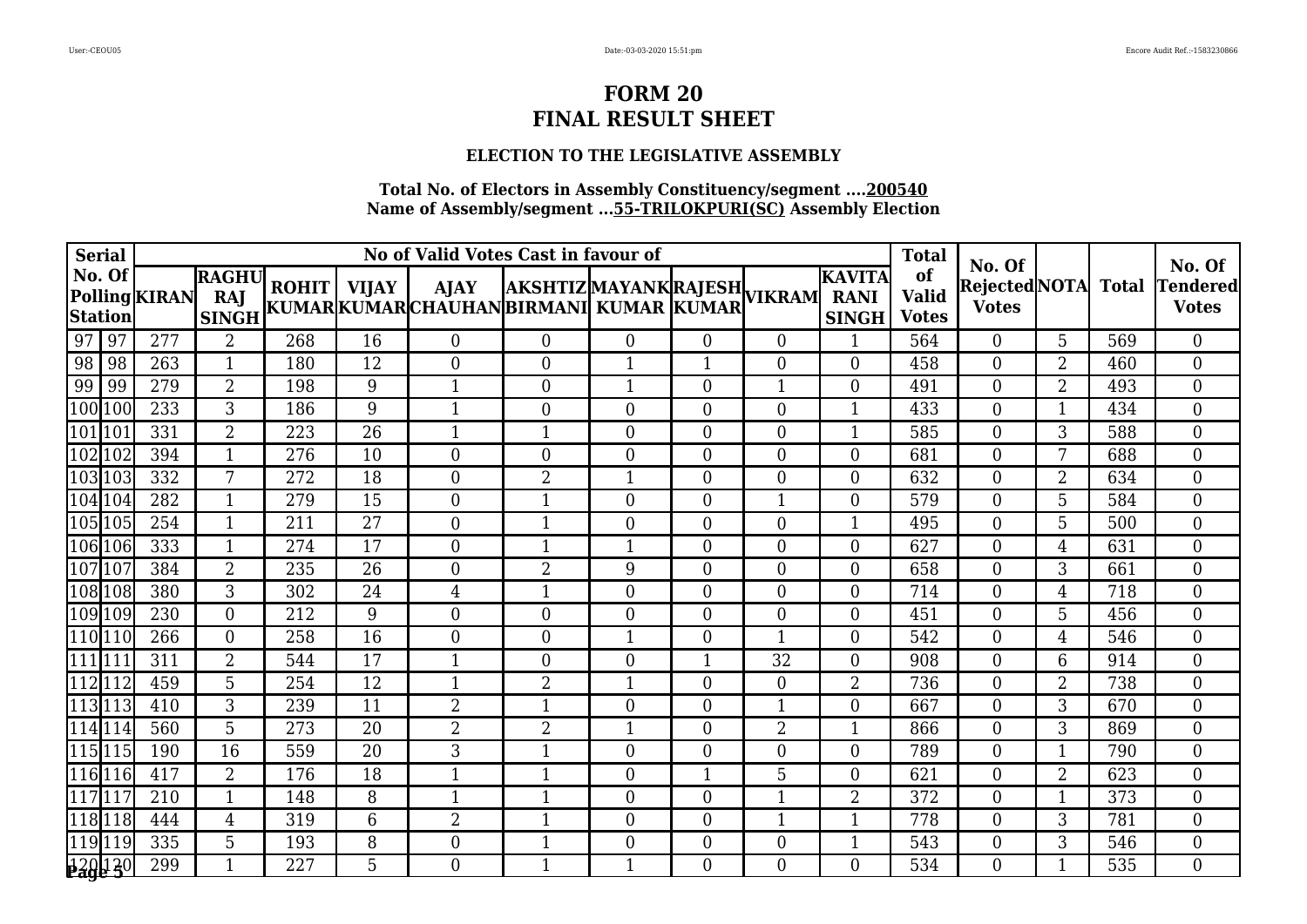### **ELECTION TO THE LEGISLATIVE ASSEMBLY**

| <b>Serial</b>     |               |                                     |     |                | No of Valid Votes Cast in favour of                                                                           |                  |                | <b>Total</b>     | No. Of         |                                        |                                    | No. Of                         |                |              |                          |
|-------------------|---------------|-------------------------------------|-----|----------------|---------------------------------------------------------------------------------------------------------------|------------------|----------------|------------------|----------------|----------------------------------------|------------------------------------|--------------------------------|----------------|--------------|--------------------------|
| No. Of<br>Station | Polling KIRAN | <b>RAGHU</b><br>RAJ<br><b>SINGH</b> |     |                | ROHIT   VIJAY   AJAY  AKSHTIZ MAYANK RAJESH <br> KUMAR KUMAR CHAUHAN BIRMANI  KUMAR  KUMAR  <sup>VIKRAM</sup> |                  |                |                  |                | IKAVITA<br><b>RANI</b><br><b>SINGH</b> | of<br><b>Valid</b><br><b>Votes</b> | Rejected NOTA <br><b>Votes</b> |                | <b>Total</b> | Tendered<br><b>Votes</b> |
| 121121            | 374           | $\mathbf{1}$                        | 204 | 5              | $\mathbf{1}$                                                                                                  | $\overline{0}$   | $\theta$       | $\overline{0}$   | $\Omega$       | $\overline{0}$                         | 585                                | $\overline{0}$                 | $\theta$       | 585          | $\overline{0}$           |
| 122122            | 310           | 4                                   | 171 | 3              | $\overline{0}$                                                                                                | $\overline{0}$   | $\Omega$       | $\theta$         | $\theta$       | $\overline{0}$                         | 488                                | $\Omega$                       | $\theta$       | 488          | $\overline{0}$           |
| 123123            | 569           | 3                                   | 309 | 6              | $\mathbf{1}$                                                                                                  | $\overline{0}$   | $\theta$       | 1                | $\theta$       | 1                                      | 890                                | $\theta$                       | $\overline{2}$ | 892          | $\overline{0}$           |
| 124 124           | 418           | $\mathbf{0}$                        | 216 | 8              | $\mathbf{1}$                                                                                                  | $\mathbf{1}$     | $\theta$       | $\overline{0}$   | $\theta$       | $\overline{0}$                         | 644                                | $\overline{0}$                 | $\overline{2}$ | 646          | $\overline{0}$           |
| 125 125           | 337           | 4                                   | 192 | 6              | $\overline{0}$                                                                                                | $\boldsymbol{0}$ | $\overline{0}$ | $\theta$         | 1              | $\overline{0}$                         | 540                                | 0                              | 3              | 543          | $\overline{0}$           |
| 126 126           | 468           | 3                                   | 349 | 9              | $\mathbf{1}$                                                                                                  | $\boldsymbol{0}$ | $\overline{0}$ | $\boldsymbol{0}$ | $\overline{0}$ | 0                                      | 830                                | $\overline{0}$                 | $\overline{2}$ | 832          | $\overline{0}$           |
| 127127            | 413           | 5                                   | 250 | 7              | $\boldsymbol{0}$                                                                                              | $\boldsymbol{0}$ | $\theta$       | $\overline{0}$   | 1              | $\overline{0}$                         | 676                                | $\overline{0}$                 | $\overline{2}$ | 678          | $\overline{0}$           |
| 128 128           | 420           | 3                                   | 319 | 12             | 1                                                                                                             | $\mathbf{1}$     |                | $\overline{2}$   | $\overline{0}$ | $\overline{0}$                         | 759                                | $\overline{0}$                 | $\overline{2}$ | 761          | $\overline{0}$           |
| 129 129           | 468           | 14                                  | 390 | 13             | $\overline{2}$                                                                                                | $\boldsymbol{0}$ | 1              | $\overline{0}$   | 1              | $\overline{0}$                         | 889                                | $\overline{0}$                 | $\overline{4}$ | 893          | $\overline{0}$           |
| 130130            | 359           | 12                                  | 303 | $\overline{4}$ | $\mathbf{1}$                                                                                                  | $\mathbf{1}$     | $\mathbf{1}$   | $\mathbf 1$      | $\overline{0}$ | $\overline{0}$                         | 682                                | $\overline{0}$                 | 1              | 683          | $\overline{0}$           |
| 131 131           | 293           | 5                                   | 234 | 8              | $\boldsymbol{0}$                                                                                              | $\mathbf{1}$     | $\overline{0}$ | $\theta$         | $\theta$       | $\overline{0}$                         | 541                                | $\overline{0}$                 |                | 542          | $\overline{0}$           |
| 132 132           | 346           | 3                                   | 297 | $\mathbf 1$    | 1                                                                                                             | 1                | $\overline{0}$ | -1               | $\overline{0}$ | $\boldsymbol{0}$                       | 650                                | $\overline{0}$                 | 3              | 653          | $\overline{0}$           |
| 133133            | 266           | 9                                   | 239 | 9              | $\overline{0}$                                                                                                | 1                | $\Omega$       | $\theta$         | 3              | 2                                      | 529                                | $\Omega$                       | $\overline{2}$ | 531          | $\overline{0}$           |
| 134 134           | 336           | 4                                   | 268 | $\overline{2}$ | $\boldsymbol{0}$                                                                                              | $\overline{4}$   | $\mathbf{1}$   | 1                | $\overline{2}$ | 4                                      | 622                                | $\overline{0}$                 | $\theta$       | 622          | $\overline{0}$           |
| 135 135           | 485           | 15                                  | 317 | 13             | $\overline{0}$                                                                                                | $\overline{0}$   | $\overline{2}$ | $\overline{0}$   | $\overline{0}$ |                                        | 833                                | $\overline{0}$                 | $\overline{2}$ | 835          | $\overline{0}$           |
| 136 136           | 475           | 8                                   | 304 | 9              | $\overline{0}$                                                                                                | $\mathbf{1}$     | $\Omega$       | $\overline{0}$   | $\Omega$       | 2                                      | 799                                | $\Omega$                       | 6              | 805          | $\overline{0}$           |
| 137137            | 330           | $\overline{2}$                      | 227 | 7              | 1                                                                                                             | $\overline{2}$   | $\Omega$       | $\theta$         | 1              | $\overline{0}$                         | 570                                | $\Omega$                       | 1              | 571          | $\overline{0}$           |
| 138 138           | 396           | 3                                   | 175 | 9              | $\mathbf{1}$                                                                                                  | 1                | $\theta$       | 1                | $\mathbf{1}$   | $\mathbf{1}$                           | 588                                | $\overline{0}$                 |                | 589          | $\overline{0}$           |
| 139 139           | 314           | $\mathbf{1}$                        | 171 | 7              | 1                                                                                                             | $\boldsymbol{0}$ | -1             | $\theta$         | $\overline{0}$ | 0                                      | 495                                | $\overline{0}$                 | 4              | 499          | $\overline{0}$           |
| 140 140           | 512           | 3                                   | 242 | 6              | $\boldsymbol{0}$                                                                                              | 3                | $\mathbf 1$    | $\boldsymbol{0}$ | $\overline{2}$ | 2                                      | 771                                | $\overline{0}$                 | 3              | 774          | $\overline{0}$           |
| 141 141           | 415           | $\mathbf{1}$                        | 150 | 7              | $\overline{0}$                                                                                                | $\overline{0}$   | $\theta$       | $\overline{0}$   | $\overline{2}$ | $\overline{0}$                         | 575                                | $\overline{0}$                 | $\overline{2}$ | 577          | $\overline{0}$           |
| 142 142           | 508           | 7                                   | 267 | 4              | -1                                                                                                            | $\boldsymbol{0}$ | $\overline{0}$ | $\boldsymbol{0}$ | 1              | 2                                      | 790                                | $\overline{0}$                 | 4              | 794          | $\boldsymbol{0}$         |
| 143 143           | 411           | 3                                   | 231 | 14             | $\overline{2}$                                                                                                | $\overline{2}$   | $\mathbf{1}$   | $\theta$         | $\overline{2}$ | 2                                      | 668                                | $\overline{0}$                 | 9              | 677          | $\overline{0}$           |
| <b>Bage 64</b>    | 590           | 6                                   | 393 | 23             | $\Omega$                                                                                                      | $\mathbf{1}$     | $\mathbf{1}$   | 2                | 1              | $\mathbf{1}$                           | 1018                               | 0                              | 5              | 1023         | $\Omega$                 |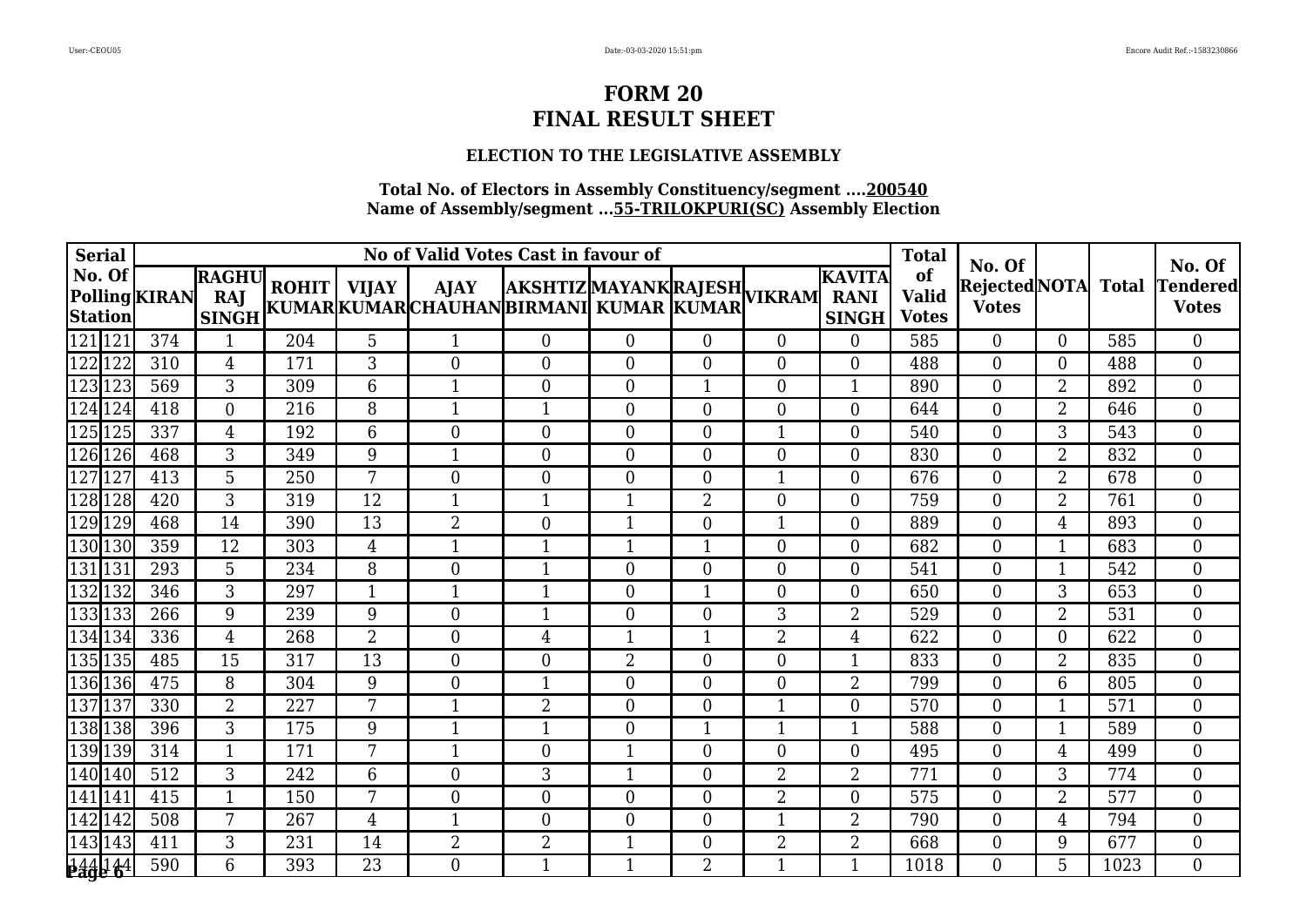# **ELECTION TO THE LEGISLATIVE ASSEMBLY**

| <b>Serial</b>                             |     |                                     |     |    | No of Valid Votes Cast in favour of                                                                 |                  |                  | <b>Total</b>   | No. Of           |                                        |                                    | No. Of                         |                |              |                          |
|-------------------------------------------|-----|-------------------------------------|-----|----|-----------------------------------------------------------------------------------------------------|------------------|------------------|----------------|------------------|----------------------------------------|------------------------------------|--------------------------------|----------------|--------------|--------------------------|
| No. Of<br>Polling KIRAN<br><b>Station</b> |     | <b>RAGHU</b><br>RAJ<br><b>SINGH</b> |     |    | ROHIT   VIJAY   AJAY  AKSHTIZ MAYANK RAJESH  <br> KUMAR KUMAR CHAUHAN BIRMANI KUMAR  KUMAR   VIKRAM |                  |                  |                |                  | IKAVITA<br><b>RANI</b><br><b>SINGH</b> | of<br><b>Valid</b><br><b>Votes</b> | Rejected NOTA <br><b>Votes</b> |                | <b>Total</b> | Tendered<br><b>Votes</b> |
| 145 145                                   | 424 | 4                                   | 134 | 11 | 1                                                                                                   | $\mathbf 1$      | $\overline{2}$   | $\overline{4}$ | $\overline{2}$   | $\overline{2}$                         | 585                                | $\overline{0}$                 | $\overline{2}$ | 587          | $\overline{0}$           |
| 146 146                                   | 520 | $\overline{2}$                      | 160 | 8  | $\overline{0}$                                                                                      | $\theta$         | $\overline{0}$   | $\theta$       | 1                | 2                                      | 693                                | $\overline{0}$                 | 3              | 696          | $\boldsymbol{0}$         |
| $\overline{147}$<br>147                   | 370 | 5                                   | 263 | 19 | $\mathbf 1$                                                                                         | $\mathbf{0}$     | $\theta$         | $\theta$       | $\overline{0}$   | $\mathbf{1}$                           | 659                                | $\Omega$                       | 1              | 660          | $\overline{0}$           |
| 148 148                                   | 501 | 3                                   | 334 | 21 | $\mathbf{1}$                                                                                        | 3                | 1                | $\theta$       | $\theta$         | $\boldsymbol{0}$                       | 864                                | $\Omega$                       | 4              | 868          | $\boldsymbol{0}$         |
| $\sqrt{1}49$  149                         | 468 | 3                                   | 472 | 20 | -1                                                                                                  | $\overline{2}$   | $\overline{0}$   | $\overline{0}$ | $\theta$         | $\overline{0}$                         | 966                                | $\Omega$                       | 4              | 970          | $\boldsymbol{0}$         |
| $\overline{150}$  150                     | 281 | $\overline{2}$                      | 593 | 15 | $\boldsymbol{0}$                                                                                    | $\mathfrak{Z}$   | 1                | $\overline{2}$ | $\mathbf{1}$     | $\boldsymbol{0}$                       | 898                                | $\overline{0}$                 | 3              | 901          | $\boldsymbol{0}$         |
| 151 151                                   | 378 | $\overline{2}$                      | 452 | 17 | $\boldsymbol{0}$                                                                                    | $\mathbf{1}$     | $\overline{2}$   | $\theta$       | $\overline{2}$   | $\overline{0}$                         | 854                                | $\overline{0}$                 | $\overline{2}$ | 856          | $\boldsymbol{0}$         |
| 152 152                                   | 321 | 1                                   | 209 | 6  | $\overline{0}$                                                                                      | $\theta$         | $\overline{0}$   | $\overline{0}$ |                  | $\overline{0}$                         | 538                                | $\overline{0}$                 | 1              | 539          | $\boldsymbol{0}$         |
| 153 153                                   | 482 | 7                                   | 318 | 12 | $\overline{2}$                                                                                      | $\overline{2}$   | $\overline{0}$   | $\overline{2}$ | $\overline{2}$   | $\overline{2}$                         | 829                                | $\overline{0}$                 | $\overline{2}$ | 831          | $\overline{0}$           |
| $\sqrt{154}$ 154                          | 259 | $\overline{0}$                      | 203 | 8  | $\overline{0}$                                                                                      | $\mathbf{1}$     | $\overline{0}$   | 3              | $\theta$         | $\mathbf{1}$                           | 475                                | $\theta$                       | $\overline{2}$ | 477          | $\boldsymbol{0}$         |
| 155 155                                   | 473 | 7                                   | 306 | 8  | $\boldsymbol{0}$                                                                                    | $\overline{2}$   | $\overline{0}$   |                | $\overline{2}$   | $\boldsymbol{0}$                       | 799                                | $\overline{0}$                 | 3              | 802          | $\boldsymbol{0}$         |
| 156 156                                   | 454 | $\overline{2}$                      | 216 | 7  | $\overline{2}$                                                                                      | $\mathbf 1$      | $\overline{2}$   |                | $\mathbf{1}$     | $\mathbf{1}$                           | 687                                | $\boldsymbol{0}$               | 2              | 689          | $\overline{0}$           |
| $157$ 157                                 | 494 | 4                                   | 234 | 13 | 1                                                                                                   | $\mathbf{1}$     | $\overline{0}$   | $\mathbf 1$    | $\mathbf{1}$     | 2                                      | 751                                | $\Omega$                       | 7              | 758          | $\boldsymbol{0}$         |
| $\sqrt{158}158$                           | 376 | $\overline{2}$                      | 221 | 14 | $\boldsymbol{0}$                                                                                    | $\mathbf{0}$     | $\mathbf 1$      | $\theta$       | $\mathbf{1}$     | $\boldsymbol{0}$                       | 615                                | $\overline{0}$                 | $\theta$       | 615          | $\boldsymbol{0}$         |
| 159 159                                   | 523 | 9                                   | 292 | 13 | $\overline{0}$                                                                                      | $\overline{0}$   | $\overline{0}$   | $\overline{0}$ | $\overline{0}$   | 3                                      | 840                                | $\overline{0}$                 | 3              | 843          | $\overline{0}$           |
| 160 160                                   | 612 | 7                                   | 259 | 6  | $\boldsymbol{0}$                                                                                    | 3                | $\overline{0}$   | $\theta$       | $\mathbf{1}$     | $\mathbf{1}$                           | 889                                | $\overline{0}$                 | 5              | 894          | $\boldsymbol{0}$         |
| $\sqrt{161}$ 161                          | 571 | 4                                   | 260 | 16 | 1                                                                                                   | $\overline{2}$   | $\overline{0}$   | $\overline{2}$ | 8                | 2                                      | 866                                | $\Omega$                       | $\mathbf 1$    | 867          | $\overline{0}$           |
| $\overline{162}$<br>162                   | 401 | 4                                   | 439 | 46 | $\overline{0}$                                                                                      | 3                | $\theta$         | $\theta$       | $\theta$         | 2                                      | 895                                | $\Omega$                       | 3              | 898          | $\overline{0}$           |
| 163 163                                   | 296 | 1                                   | 240 | 5  | $\boldsymbol{0}$                                                                                    | $\boldsymbol{0}$ | 1                | $\overline{0}$ | $\theta$         | $\boldsymbol{0}$                       | 543                                | $\overline{0}$                 | 1              | 544          | $\overline{0}$           |
| $\sqrt{164}$ 164                          | 279 | 9                                   | 268 | 16 | $\boldsymbol{0}$                                                                                    | $\mathbf{1}$     | $\boldsymbol{0}$ |                | $\mathbf{1}$     | $\mathbf{1}$                           | 576                                | $\overline{0}$                 | 1              | 577          | $\boldsymbol{0}$         |
| 165 165                                   | 364 | $\overline{2}$                      | 359 | 26 | $\overline{0}$                                                                                      | $\mathbf{0}$     | $\overline{0}$   | $\theta$       | $\overline{0}$   | $\mathbf{1}$                           | 752                                | $\overline{0}$                 | 7              | 759          | $\overline{0}$           |
| 166 166                                   | 364 | 1                                   | 353 | 18 | $\boldsymbol{0}$                                                                                    | $\boldsymbol{0}$ | $\boldsymbol{0}$ |                | $\boldsymbol{0}$ | $\mathbf{1}$                           | 738                                | $\overline{0}$                 | 7              | 745          | $\boldsymbol{0}$         |
| 167<br>167                                | 296 | $\mathbf{0}$                        | 183 | 14 | $\boldsymbol{0}$                                                                                    | $\boldsymbol{0}$ | $\overline{0}$   | $\overline{0}$ | $\boldsymbol{0}$ | $\boldsymbol{0}$                       | 493                                | $\overline{0}$                 | 3              | 496          | $\boldsymbol{0}$         |
| 168 168                                   | 404 | 0                                   | 326 | 21 | $\Omega$                                                                                            | $\Omega$         | 0                | $\Omega$       | $\Omega$         | $\mathbf{1}$                           | 752                                | $\Omega$                       | 3              | 755          | $\overline{0}$           |